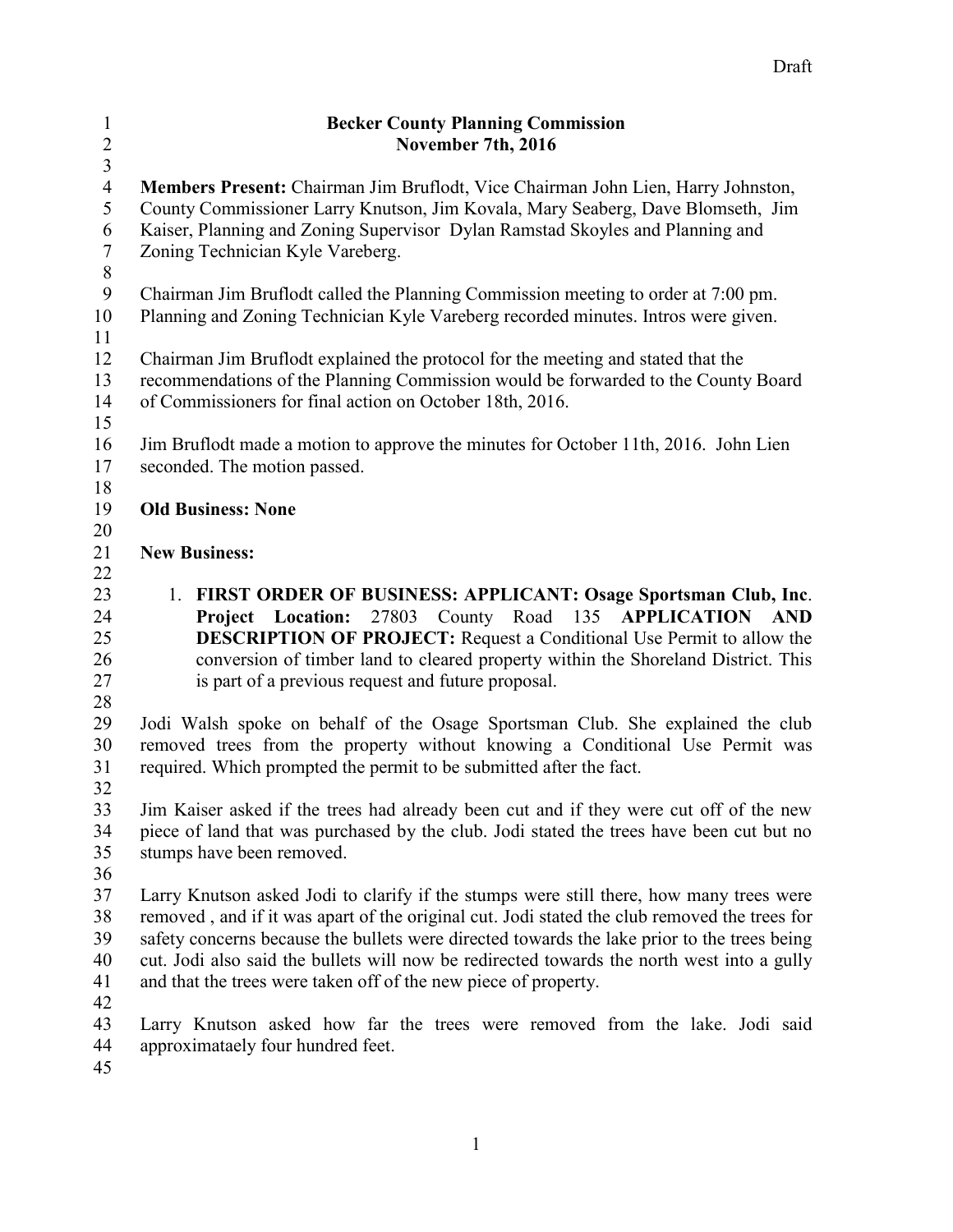Tom Vikama spoke against the Conditional Use Permit. He questioned why the new permit will overrule the last one and allow the club to add an additional three shooting lanes. Vikama stated the noise from the range is very loud in his yard and in his house. He said he previously lived by a shooting range in Wolf Lake and that is was very tolerable. He then mentioned a safety concern was created with the tree removal and added shooting lanes. Vikama also asked what the limitations are on the land. Jim Brudoft stated there will be conditions and the club won't have free reign. Jim Brudoft then asked how long Tom has lived near the range. Tom stated two years, since June of 2015. Tom ended his argument by stating prior to the tree removal the range was boxed in heavy and now there is a clearing to the lake, that it is used exstenstivily, and he has had readings of ninety five decibles in his in yard

 Brian Winczewski opened his argument against the Conditional Use Permit questioning why it matters how long he's lived there since the tree removal began in 2015 and carried into 2016. Jim Brudoft asked if mattered to Brian that he bought a residence next to the club. Brian then argued the school shooting team is shooting twice a week instead of once, that he felt Becker County Zoning failed on the first permit and he believed they would learn from their mistakes. Brian said the Becker County Zoning Department presented a Conditional Use Permit they shouldn't have and that the appellete court said harsh things about the board and 90% was not ruled on by the appellete court. Brian said all issues are still present in the new Conditional Use Permit plus more and that recommendations have stated lake shore property can be damaged by the Conditional Use Permit. Brian asked if once the property is cleared can the club do what they want with property. Brian also made reference to twenty letters that were sent to the Becker County Zoning Department concerning the tree removal that began in 2015.

 Brett Peterson spoke in favor of the Osage Sportsman Club. Peterson stated the range has existed since 1956 and if its closed they will just move to another area. Peterson admitted the range can be loud but that should be taken into consideration when buying property near it. He argued it's a great fast growing sport for kids and only takes two hours for the 76 kids to shoot. He compared the issue to moving next to an airport and somebody expecting the planes to stop flying. Peterson said living next to a gun rage will be loud. expecting the planes to stop flying. Peterson said living next to a gun rage will be loud.

 Dylan Ramstad Skoyles referred back to the twenty letters the Becker County Zoning Department received and stated all twenty letters were in opposition of the Conditional Use Permit. Dylan listed the the twenty people in opposition as followed : Robert Carrier, Thomas Vikama, Ron Buntrock (2), Wayne Volk, Brian and Mary O'Rourke, Lyn Hartness, Brian Winczewski, Patricia Moyer, David and Barbara Southward, Ric and Laura Benson, George and Eileen Hache, Michell Carver, Joan and Mahlon Edmonson, Carl Broughton, Tom and Dawn Caracio, Bob Prichard, Virgil Oint, Kurt Benson, Del Carver and Mahlon Edmonson. Dylan stated the main concern of the letters was noise, increased shooting, and the safety of the shooting. The board was provided with the letters and Dylan offered to read them in which the board declined.

Jim Bruflodt made a point that the Conditional Use Permit is in reference to allow timber

to be cleared in the Shore Impact Zone.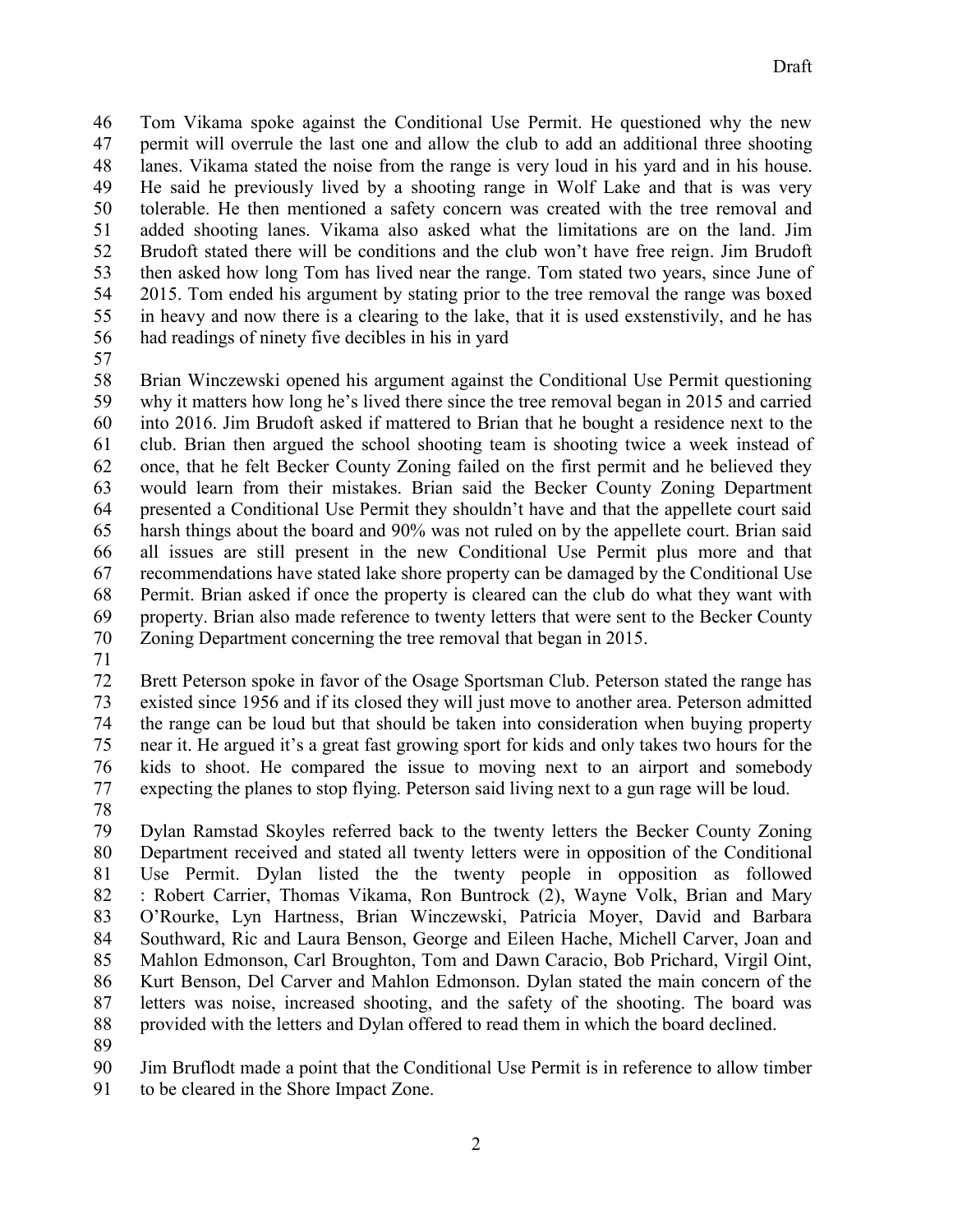Jim Kaiser questioned whether the club can still exist or is the Conditional Use Permit only to be used just for the removal of trees. Jim Bruflodt said it's only in reference to the removal of trees.

 Dylan Ramstad Skoyles stated the Becker County Zoning Department cannot tell the club 98 to shut down because it is a non-conforming property and that Federal Law protects the club's operation. club's operation.

 Larry Knutson stated the board has to look at the Conditional Use Permit as the club does not exist. John Lien seconded Knutson and said they are only looking at the Conditional Use Permit to clear timber in the Shore Impact Zone and not as a shooting range. Harry Johnston agreed with both Knutson and Lien.

 Mary Seaberg questioned whether or not the club spoke with all agencies involved with the process and if all the correct permits were acquired.

 Dylan Ramstad Skoyles said the club worked with the Minnesota Polution Control Agency and Becker County Soil and Water and did so in a matter that would not be detrimental to the environment. He stated they obtained all the correct permits to remove

the trees, except the Conditional Use Permit from the Becker County Zoning Department.

 John Lien read the findings as followed: The Ossage sportsman's Club has submitted an after the fact CUP application for the conversion of timber land to cleared property within the shoreland district. Chapter eight section eleven part F of the zoning ordinance outlines six findings and criteria for approving a conditional use. Staff has reviewed the application and makes the following recommendations:

 1. Affect on surrounding property. That the conditional use will not harm the use and enjoyment of other property in the immediate vicinity for the purposes already permitted, nor substantially diminish or impair property values within the immediate vicinity.

 Staff finds that the previous removal of trees did not encroach on neighboring properties and as such will not have an effect on those properties.

 2. Affect on orderly, consistent development. That establishing the conditional use will not impede the normal, orderly development and improvement of surrounding vacant property for uses predominant in the area.

 The clearing of the land will not have an effect on orderly consistent development. The removal of trees in no way impedes any future or current development in the area.

 3. Adequate facilities. That adequate utilities, access roads, drainage and other necessary facilities have been or are being provided.

 This is an existing site and currently has the necessary utilities and access from Co Hwy 48. The drainage from the property will not be affected as they have an approved Stormwater Pollution Prevention Plan from Becker County Soil and Water Conservation District and a permit from the Minnesota Pollution Control Agency along with a letter

from the Minnesota Department of Natural Resources indicating approval.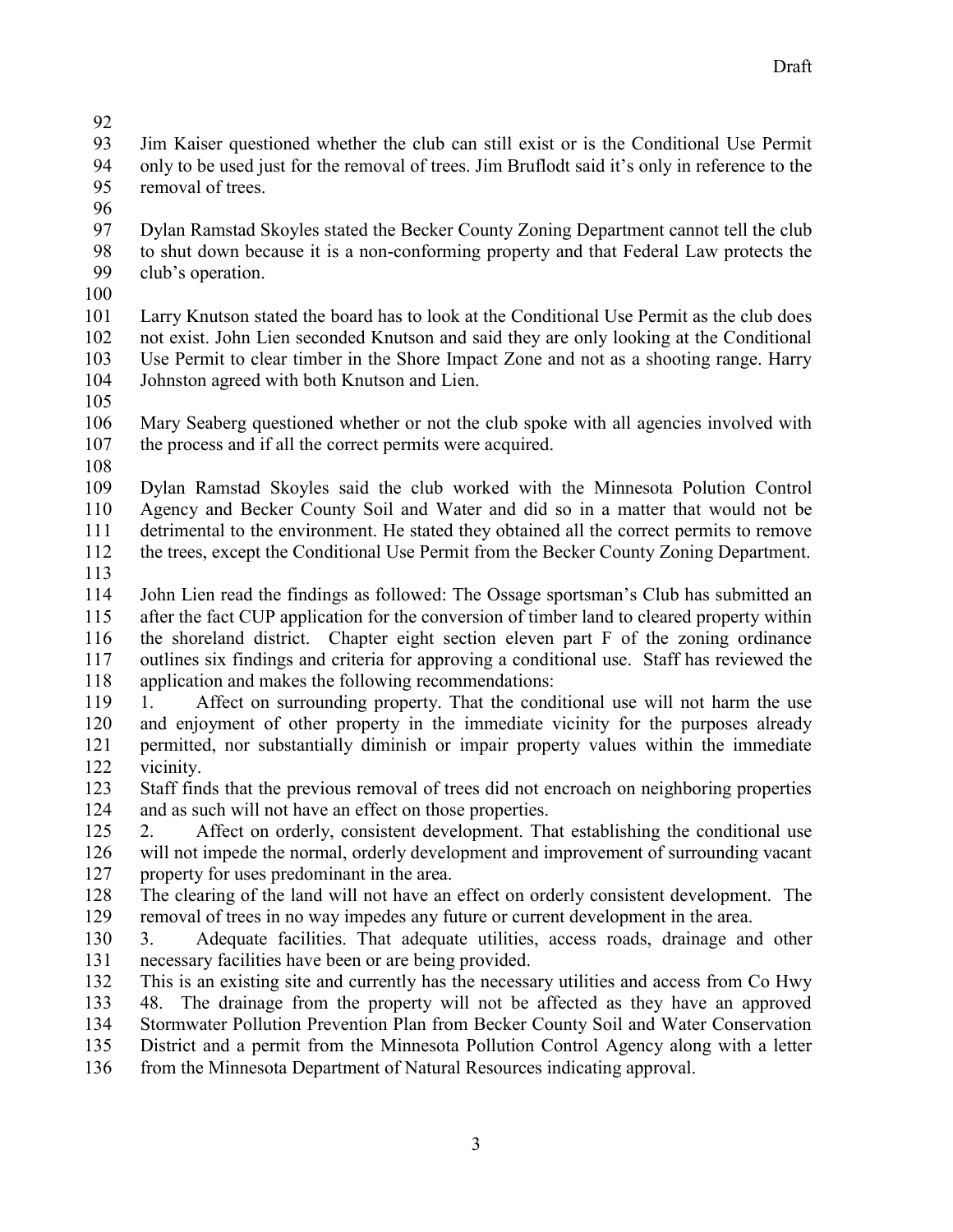4. Adequate parking. That adequate measures have been or will be taken to provide sufficient off-street parking and loading space to serve the proposed use.

This is an existing facility with adequate parking for the intended use.

 5. Not a nuisance. That adequate measures have been or will be taken to prevent or control offensive odor, fumes, dust, noise and vibration, so none of these will constitute a nuisance, and to control lighted signs and other lights so that no disturbance to neighboring properties will result.

 The appropriate permits for clearing trees have already been obtained by the Sportsman's club and those permits require the owners to control the dust and noise from those activities. None of the other suggested nuisances are possible with the proposed activities.

 6. Additional criteria for shoreland areas. In Shoreland areas, it shall be found that adequate measures have been or will be taken to assure that:

 a. Pollution. Soil erosion or other possible pollution of public waters will be prevented, both during and after construction;

 The Sportsman's club has obtained the necessary permits from the MPCA and a SWPPP from BCSWCD to control their stormwater.

 b. View from public waters. That the visibility of structures and other facilities as viewed from public waters will be limited;

 The owners did not clear all the way to the public water. So any future structure on the property will not be visible from the public water.

 c. Adequate utilities. That the site is adequate for water supply and on-site sewage treatment; and

 The site is rustic and does not have a well or an on-site sewage treatment system. In staff's view the site would be suitable for both utilities if the need for them arose in the future.

 d. Watercraft. That the types, uses, and number of watercrafts that the project will generate can be safely accommodated.

The site will not be using watercraft.

 Staff feels that this is an existing non-conforming use. We feel this is because the shooting has provided information indicating that they began before zoning regulations were in place. We also have documentation from past zoning officials agreeing with that determination. In several letters from both Patty Swenson and Deb Moltzan, it is indicated that the shooting range is a non-conforming use. I have attached one such letter dated June 7th of 2005 from Patricia Johnson who was the Planning and Zoning administrator at the time indicating that the club has been in operation since 1958 and there for is considered a non-conforming use. In a letter from Scott Anderson dated August 19th 2016 he explained a recent court case regarding the club where his analysis is the Club is a non-conforming use and subject to those rules and regulations. He also suggests that our office's past assumption that a CUP was needed for the addition of shooting bays was incorrect and that it only needs one for the conversion of forest land. I have attached that excerpt to this report as well.

John Lien also stated they are dealing with the clearing of timber and not the club itself.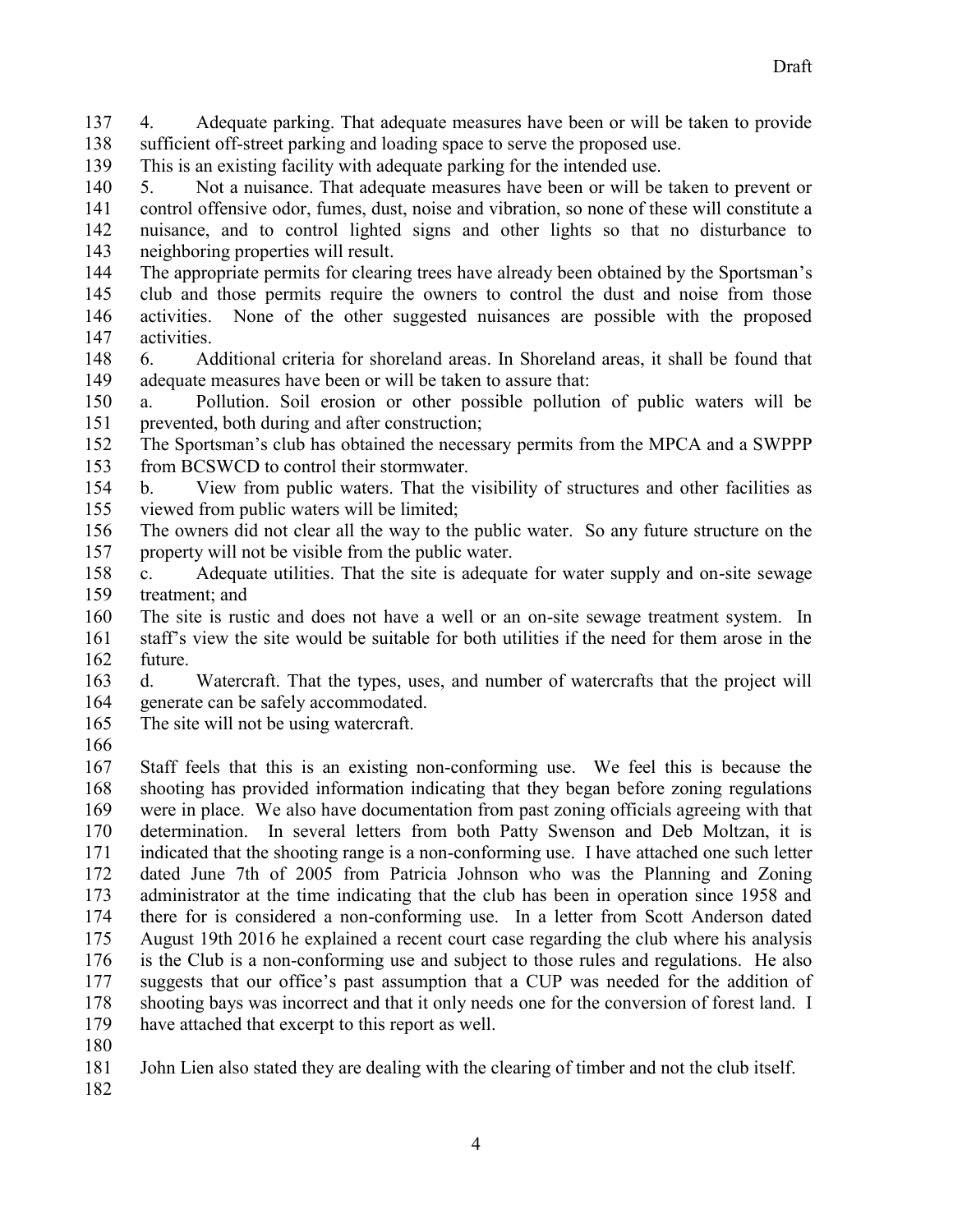There was no further discussion by the Commission.

 **MOTION: Harry Johnston made a motion to approve the request for a Conditional Use Permit to allow the conversion of timber land to be cleared within the Shoreland District on the following findings: 1. The applicant has an approved Stormwater Pollution Prevention Plan from the Becker County Soil & Water Conservation District, a permit from the Minnesota Pollution Control Agency, along with a letter from the Minnesota Department of Natural Resources indicating their approval. 2. The clearing of the trees does not encroach on neighboring properties and will not have an effect on the properties. 3. The owners did not clear all the way to the public water so any future structure on the property will not be visible from the public water. This is an after the fact request. I have visted this property twice in the past year and I feel this Conditional Use Permit would have previously been approved if requested. Harry also chose to include the Staff report as followed Staff report for the Ossage Sportsman's Club** 

 **1. Affect on surrounding property. That the conditional use will not harm the use and enjoyment of other property in the immediate vicinity for the purposes already permitted, nor substantially diminish or impair property values within the immediate vicinity.** 

 **Staff finds that the previous removal of trees did not encroach on neighboring properties and as such will not have an effect on those properties.** 

 **2. Affect on orderly, consistent development. That establishing the conditional use will not impede the normal, orderly development and improvement of surrounding vacant property for uses predominant in the area.** 

 **The clearing of the land will not have an effect on orderly consistent development. The removal of trees in no way impedes any future or current development in the area.** 

 **3. Adequate facilities. That adequate utilities, access roads, drainage and other necessary facilities have been or are being provided.** 

 **This is an existing site and currently has the necessary utilities and access from Co Hwy 48. The drainage from the property will not be affected as they have an approved Stormwater Pollution Prevention Plan from Becker County Soil and Water Conservation District and a permit from the Minnesota Pollution Control Agency along with a letter from the Minnesota Department of Natural Resources indicating approval.** 

 **4. Adequate parking. That adequate measures have been or will be taken to provide sufficient off-street parking and loading space to serve the proposed use.** 

**This is an existing facility with adequate parking for the intended use.** 

 **5. Not a nuisance. That adequate measures have been or will be taken to prevent or control offensive odor, fumes, dust, noise and vibration, so none of these will constitute a nuisance, and to control lighted signs and other lights so that no disturbance to neighboring properties will result.** 

 **The appropriate permits for clearing trees have already been obtained by the Sportsman's club and those permits require the owners to control the dust and noise**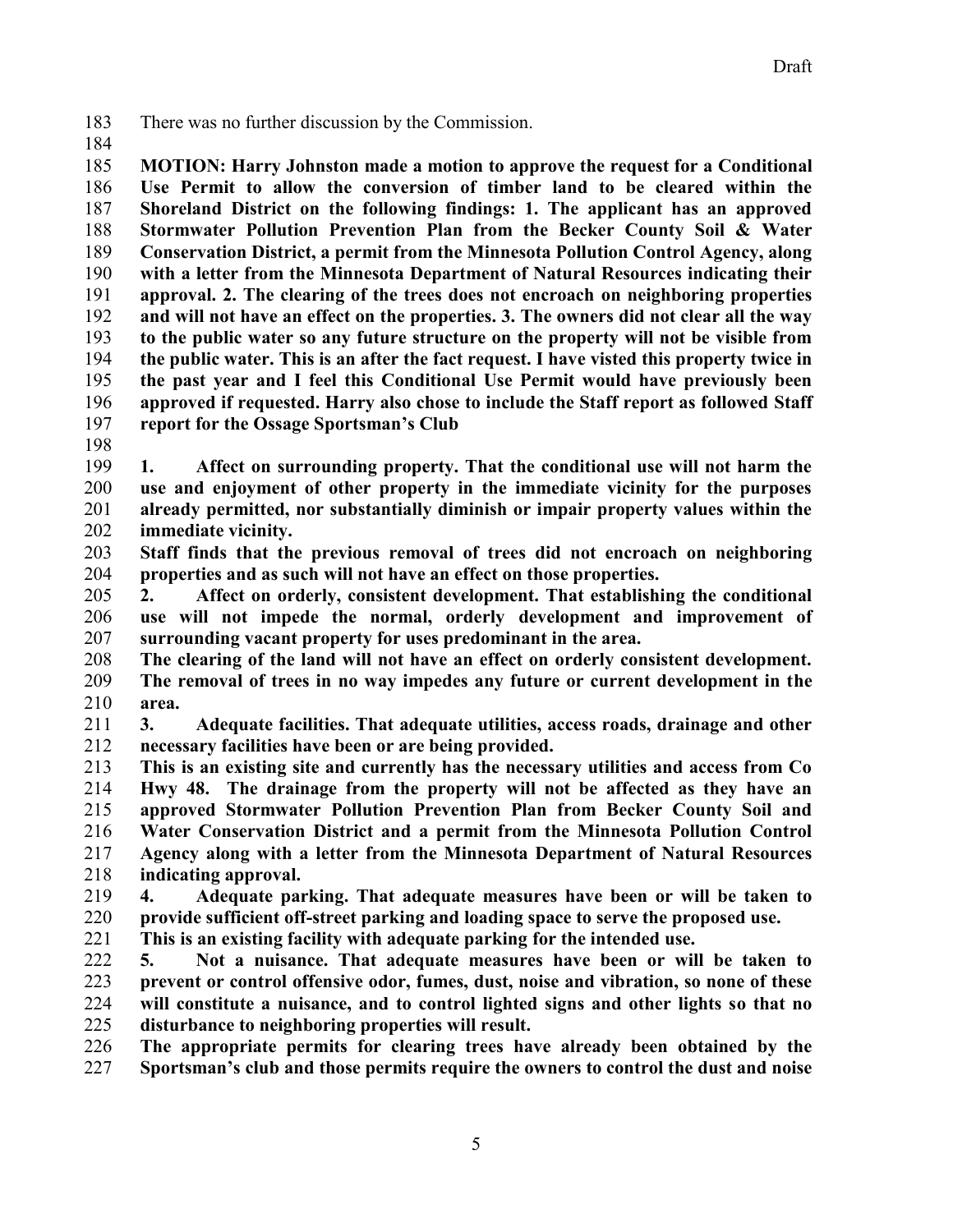**from those activities. None of the other suggested nuisances are possible with the proposed activities.** 

 **6. Additional criteria for shoreland areas. In Shoreland areas, it shall be found that adequate measures have been or will be taken to assure that:** 

 **a. Pollution. Soil erosion or other possible pollution of public waters will be prevented, both during and after construction;** 

 **The Sportsman's club has obtained the necessary permits from the MPCA and a SWPPP from BCSWCD to control their stormwater.** 

 **b. View from public waters. That the visibility of structures and other facilities as viewed from public waters will be limited;** 

 **The owners did not clear all the way to the public water. So any future structure on the property will not be visible from the public water.** 

 **c. Adequate utilities. That the site is adequate for water supply and on-site sewage treatment; and** 

 **The site is rustic and does not have a well or an on-site sewage treatment system. In staff's view the site would be suitable for both utilities if the need for them arose in the future.** 

 **d. Watercraft. That the types, uses, and number of watercrafts that the project will generate can be safely accommodated.** 

**The site will not be using watercraft.** 

**John Lien seconded the motion. All in favor. Motion carried.** 

 2. **SECOND ORDER OF BUSINESS: APPLICANT: Mark Rasmussen Project Location:** 11659 US Hwy 10 **APPLICATION AND DESCRIPTION OF PROJECT:** Request a Conditional Use Permit for the manufacturing of skidsteer attachments and other agricultural equipment attachments.

 Mark Rasmussen introduced his application for a Conditional Use Permit and stated he has been in business for ten years and paying commerical tax. Rasmussen stated he was unaware he needed a Conditional Use Permit until he recently submitted a building site permit. Rasmussen employs sixteen people.

 Jim Kovala asked if there are multiple shifts. Rasmussen stated yes, two, hours of operation are from 7:00 AM to 5:30 AM. Kovala also asked if all work was performed inside. Rasmussen said yes and he has received no complaints about his business operation.

 Harry Johnston asked if the business was open five days a week. Rasmussen said yes however normally the business is only open four days a week because the employees work ten hour shifts.

 Jim Kovala asked about the residences on the property. Rasmussen stated he owns both residences on the property and an employee of his rents one of the residences and he occupies the other.

273 There was no further discussion by the Commission.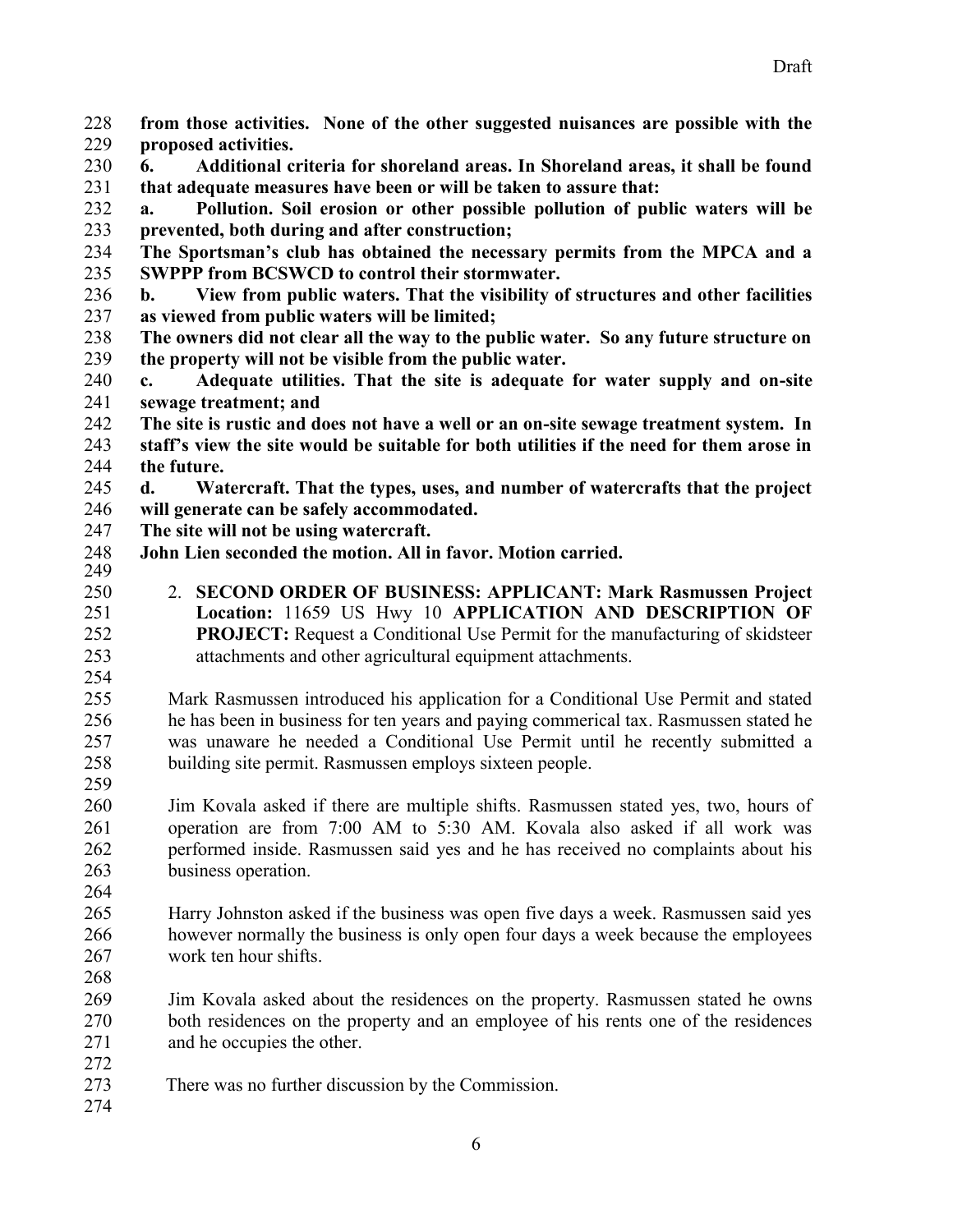**MOTION: Jim Kaiser made a motion to approve the Conditional Use Permit to** 

- **allow the manufacturing of skidsteer attachments and other agricultural equipment attachments with the amended hours from 7:00 AM to 5:30 AM. Kaiser also chose**
- **to include the staff findings as follow: 1. Affect on surrounding property. That the conditional use will not harm the use**
- **and enjoyment of other property in the immediate vicinity for the purposes already permitted, nor substantially diminish or impair property values within the immediate vicinity.**
- **The area is predominantly agriculture and is located right on the highways as such the proposed use will not harm the use of enjoyment or any of the neighboring properties. All of the activity will be located indoors.**
- **2.Affect on orderly, consistent development. That establishing the conditional use will not impede the normal, orderly development and improvement of surrounding vacant property for uses predominant in the area.**
- **The CUP will not impede the oderly development of the surrounding property as it a manufacturing building in a rural area but close to the City of Lake Park. The current use of the surrounding land is most Agricultural so this will not impede**
- **their use.**
- **3.Adequate facilities. That adequate utilities, access roads, drainage and other necessary facilities have been or are being provide.**
- **The area has the need access to US Hwy 10. With the provided utilities and drainage issues have been addressed.**
- **4. Adequate parking. The adequate measures have been or will be taken to provide**
- **the sufficient off-street parking and loading space to serve the proposed use.**
- **There is adequate parking for the proposed facilities.**
- **5. Not a nuisance. That adequate measures have been or will be taken to prevent or control offensive odor, fumes, dust, noise, and vibration, so none of these will constitute a nuisance, and to control lighted signs and other lights so that no disturbance to neighboring properties will result.**
- **All of the proposed activities would take place indoors and is located centrally on the property. This would allow for any possible nuisance like noise and dust to dissipate before reaching the neighboring properties.**
- **Jim Kovala seconded the motion. All in favor. Motion carried.**
- 
- 3. **THIRD ORDER OF BUSINESS: Applicant: Vicky Grondahl Project Location:** 16241 Viking Bay Road **APPLICATION AND DESCRIPTION OF PROJECT:** Request a re-arrangment of previously approved CIC Viking Bay Document No 574811. The Preliminary Plat and Final Plat would re-arrange to allow 5 overall units instead of the original 10 approved 2009.
- 
- Dylan Ramstad Skoyles explained that after him and Scott Walz reviewed the plat, there was a correction made.

- Scott Walz stated a sketch had units placed in the water so he moved them back to meet
- the one hundred foot setback. None of the proposed units are closer then the previous ten